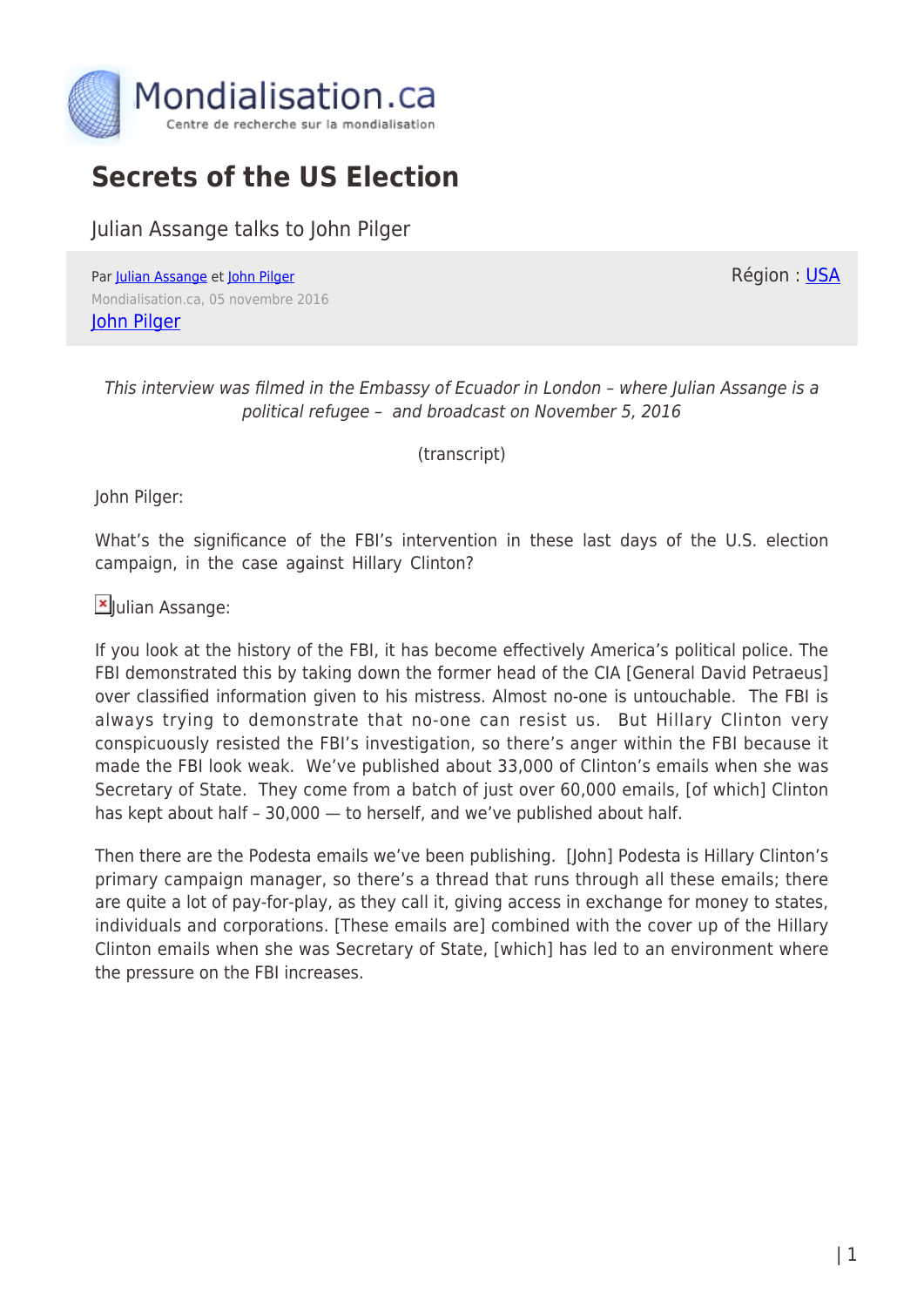

John Pilger:

The Clinton campaign has said that Russia is behind all of this, that Russia has manipulated the campaign and is the source for WikiLeaks and its emails.

#### Julian Assange:

The Clinton camp has been able to project that kind of neo-McCarthy hysteria: that Russia is responsible for everything. Hilary Clinton stated multiple times, falsely, that seventeen U.S. intelligence agencies had assessed that Russia was the source of our publications. That is false; we can say that the Russian government is not the source.

WikiLeaks has been publishing for ten years, and in those ten years, we have published ten million documents, several thousand individual publications, several thousand different sources, and we have never got it wrong.

John Pilger:

The emails that give evidence of access for money and how Hillary Clinton herself benefited from this and how she is benefitting politically, are quite extraordinary. I'm thinking of when the Qatari representative was given five minutes with Bill Clinton for a million dollar cheque.

Julian Assange:

And twelve million dollars from Morocco …

John Pilger:

Twelve million from Morocco yeah.

Julian Assange:

For Hillary Clinton to attend [a party].

John Pilger:

In terms of the foreign policy of the United States, that's where the emails are most revealing, where they show the direct connection between Hillary Clinton and the foundation of jihadism, of ISIL, in the Middle East. Can you talk about how the emails demonstrate the connection between those who are meant to be fighting the jihadists of ISIL, are actually those who have helped create it.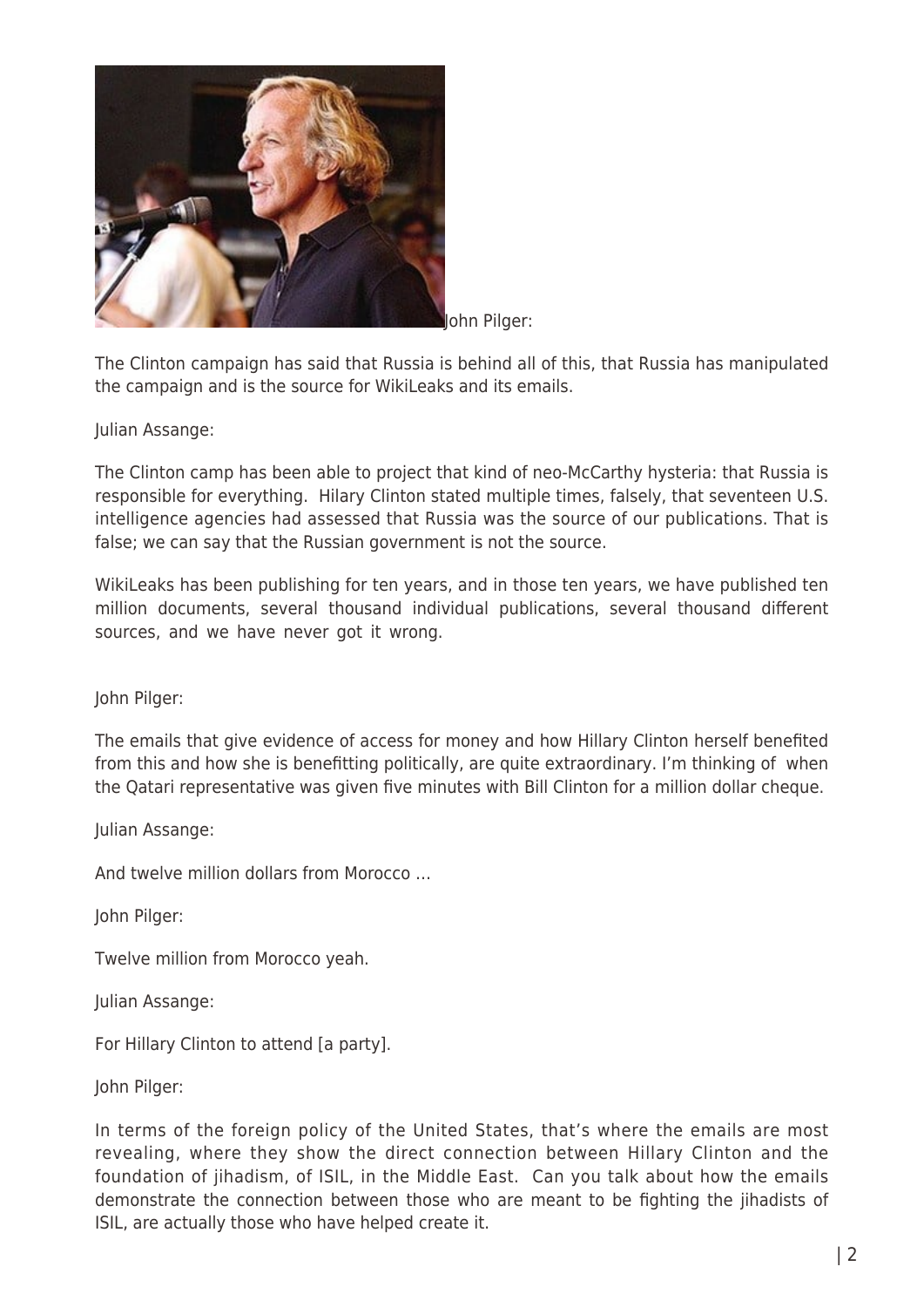Julian Assange:

There's an early 2014 email from Hillary Clinton, not so long after she left the State Department, to her campaign manager John Podesta that states ISIL is funded by the governments of Saudi Arabia and Qatar. Now this is the most significant email in the whole collection, and perhaps because Saudi and Qatari money is spread all over the Clinton Foundation. Even the U.S. government agrees that some Saudi figures have been supporting ISIL, or ISIS. But the dodge has always been that, well it's just some rogue Princes, using their cut of the oil money to do whatever they like, but actually the government disapproves.

But that email says that no, it is the governments of Saudi and Qatar that have been funding ISIS.

John Pilger:

The Saudis, the Qataris, the Moroccans, the Bahrainis, particularly the Saudis and the Qataris, are giving all this money to the Clinton Foundation while Hilary Clinton is Secretary of State and the State Department is approving massive arms sales, particularly to Saudi Arabia.

Julian Assange:

Under Hillary Clinton, the world's largest ever arms deal was made with Saudi Arabia, [worth] more than \$80 billion. In fact, during her tenure as Secretary of State, total arms exports from the United States in terms of the dollar value, doubled.

John Pilger:

Of course the consequence of that is that the notorious terrorist group called ISIl or ISIS is created largely with money from the very people who are giving money to the Clinton Foundation.

Julian Assange:

Yes.

John Pilger:

That's extraordinary.

Julian Assange:

I actually feel quite sorry for Hillary Clinton as a person because I see someone who is eaten alive by their ambitions, tormented literally to the point where they become sick; they faint as a result of [the reaction] to their ambitions. She represents a whole network of people and a network of relationships with particular states. The question is how does Hilary Clinton fit in this broader network? She's a centralising cog. You've got a lot of different gears in operation from the big banks like Goldman Sachs and major elements of Wall Street, and Intelligence and people in the State Department and the Saudis.

She's the centraliser that inter-connects all these different cogs. She's the smooth central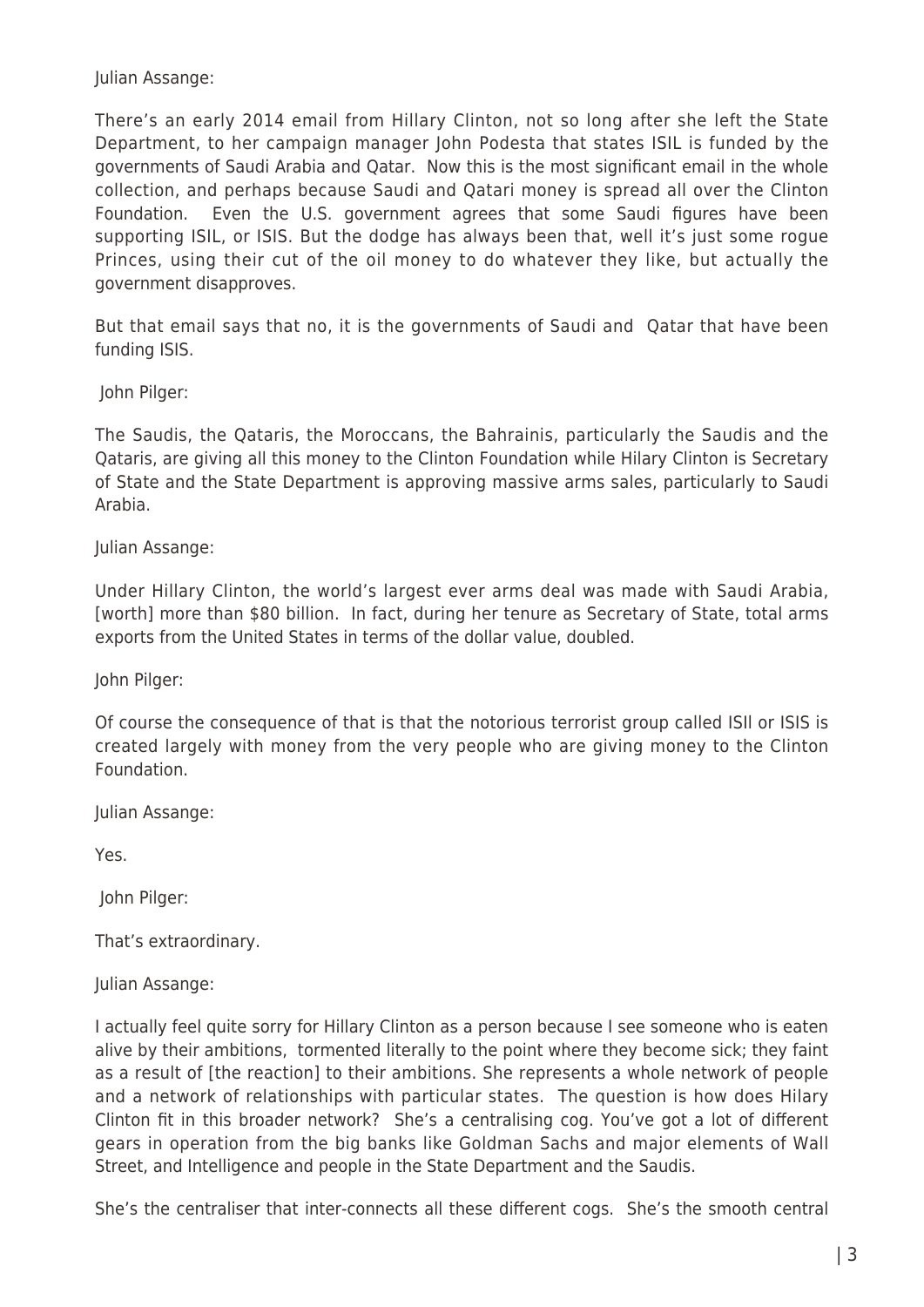representation of all that, and 'all that' is more or less what is in power now in the United States. It's what we call the establishment or the DC consensus. One of the more significant Podesta emails that we released was about how the Obama cabinet was formed and how half the Obama cabinet was basically nominated by a representative from City Bank. This is quite amazing.

John Pilger:

Didn't Citybank supply a list …. ?

Julian Assange:

Yes.

John Pilger:

… which turned out to be most of the Obama cabinet.

Julian Assange:

Yes.

John Pilger:

So Wall Street decides the cabinet of the President of the United States?

Julian Assange:

If you were following the Obama campaign back then, closely, you could see it had become very close to banking interests.

Julian Assange:

So I think you can't properly understand Hillary Clinton's foreign policy without understanding Saudi Arabia. The connections with Saudi Arabia are so intimate.

John Pilger:

Why was she so demonstrably enthusiastic about the destruction of Libya? Can you talk a little about just what the emails have told us, told you about what happened there, because Libya is such a source for so much of the mayhem now in Syria, the ISIL jihadism and so on, and it was almost Hillary Clinton's invasion. What do the emails tell us about that?

#### Julian Assange:

Libya, more than anyone else's war, was Hillary Clinton's war. Barak Obama initially opposed it. Who was the person championing it? Hillary Clinton. That's documented throughout her emails. She had put her favoured agent, Sidney Blumenthal, on to that; there's more than 1700 emails out of the thirty three thousand Hillary Clinton emails that we've published, just about Libya. It's not that Libya has cheap oil. She perceived the removal of Gaddafi and the overthrow of the Libyan state — something that she would use in her run-up to the general election for President.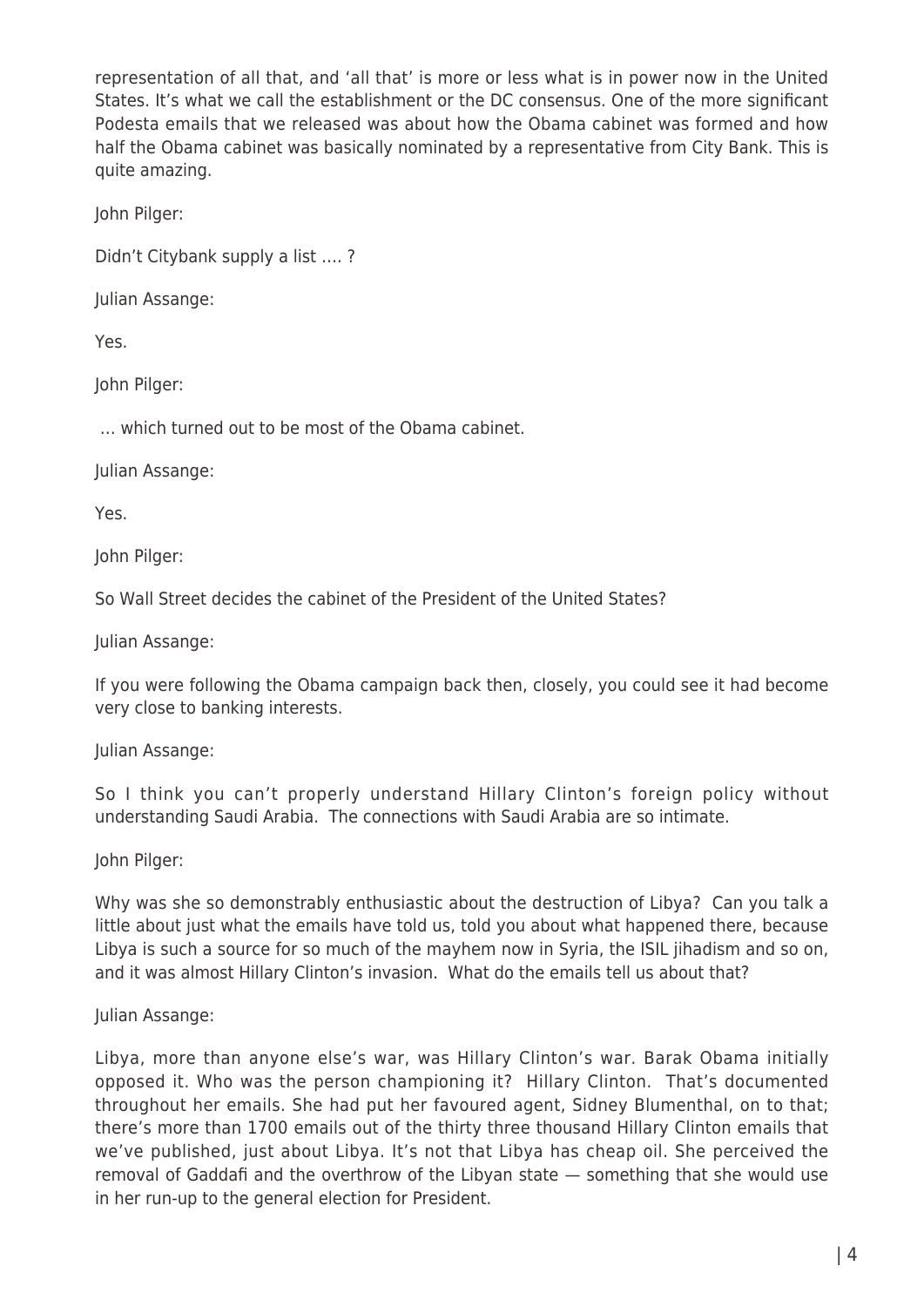So in late 2011 there is an internal document called the Libya Tick Tock that was produced for Hillary Clinton, and it's the chronological description of how she was the central figure in the destruction of the Libyan state, which resulted in around 40,000 deaths within Libya; jihadists moved in, ISIS moved in, leading to the European refugee and migrant crisis.

Not only did you have people fleeing Libya, people fleeing Syria, the destabilisation of other African countries as a result of arms flows, but the Libyan state itself err was no longer able to control the movement of people through it. Libya faces along to the Mediterranean and had been effectively the cork in the bottle of Africa. So all problems, economic problems and civil war in Africa — previously people fleeing those problems didn't end up in Europe because Libya policed the Mediterranean. That was said explicitly at the time, back in early 2011 by Gaddafi: 'What do these Europeans think they're doing, trying to bomb and destroy the Libyan State? There's going to be floods of migrants out of Africa and jihadists into Europe, and this is exactly what happened.

#### John Pilger:

You get complaints from people saying, 'What is WikiLeaks doing? Are they trying to put Trump in the Whitehouse?'

# Julian Assange:

My answer is that Trump would not be permitted to win. Why do I say that? Because he's had every establishment off side; Trump doesn't have one establishment, maybe with the exception of the Evangelicals, if you can call them an establishment, but banks, intelligence [agencies], arms companies… big foreign money … are all united behind Hillary Clinton, and the media as well, media owners and even journalists themselves.

John Pilger:

There is the accusation that WikiLeaks is in league with the Russians. Some people say, 'Well, why doesn't WikiLeaks investigate and publish emails on Russia?'

# Julian Assange:

We have published about 800,000 documents of various kinds that relate to Russia. Most of those are critical; and a great many books have come out of our publications about Russia, most of which are critical. Our [Russia]documents have gone on to be used in quite a number of court cases: refugee cases of people fleeing some kind of claimed political persecution in Russia, which they use our documents to back up.

#### John Pilger:

Do you yourself take a view of the U.S. election? Do you have a preference for Clinton or Trump?

# Julian Assange:

[Let's talk about] Donald Trump. What does he represent in the American mind and in the European mind? He represents American white trash, [which Hillary Clinton called] 'deplorable and irredeemable'. It means from an establishment or educated cosmopolitan, urbane perspective, these people are like the red necks, and you can never deal with them.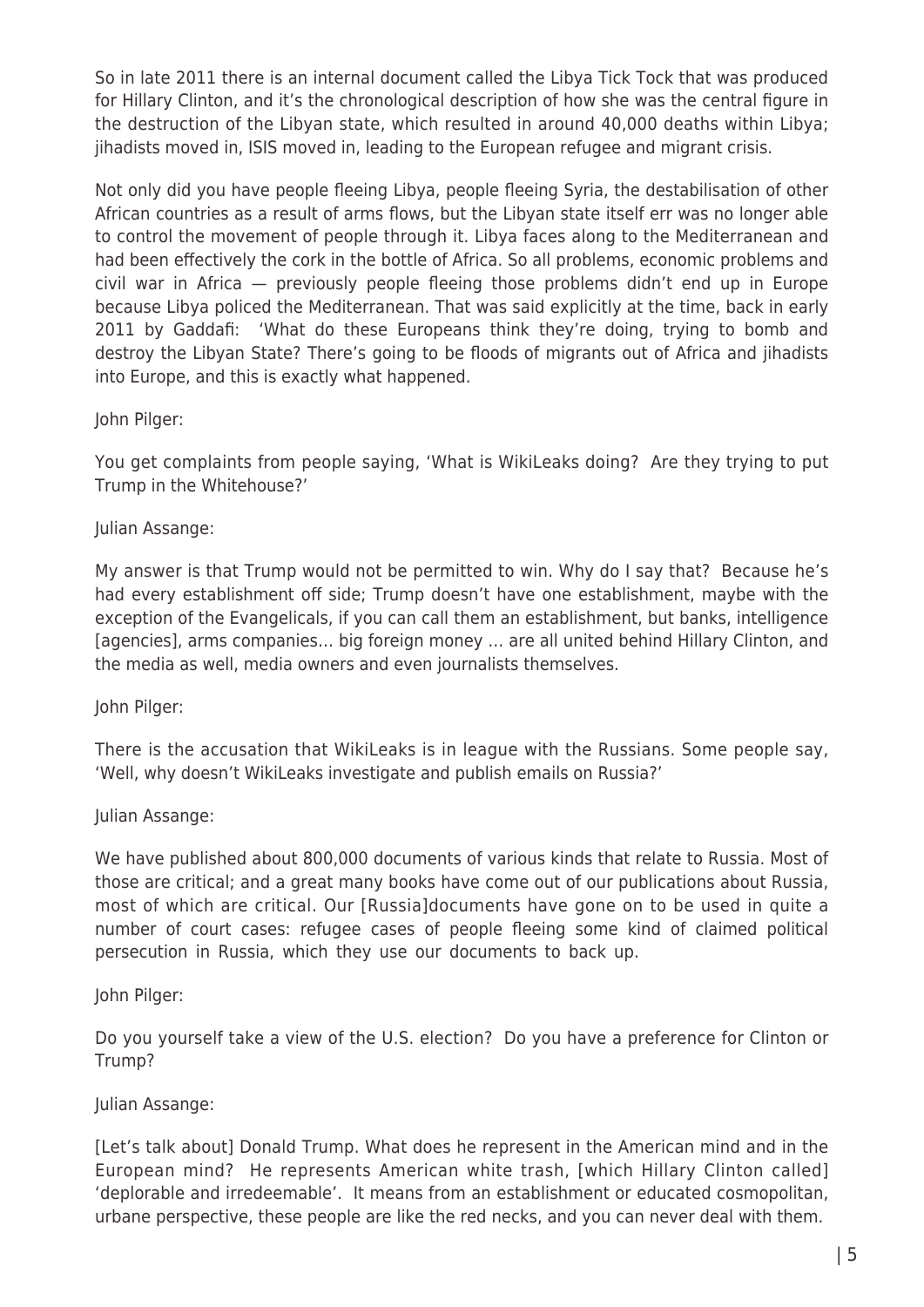Because he so clearly — through his words and actions and the type of people that turn up at his rallies — represents people who are not the middle, not the upper middle educated class, there is a fear of seeming to be associated in any way with them, a social fear that lowers the class status of anyone who can be accused of somehow assisting Trump in any way, including any criticism of Hillary Clinton. If you look at how the middle class gains its economic and social power, that makes absolute sense.

John Pilger:

I'd like to talk about Ecuador, the small country that has given you refuge and [political asylum] in this embassy in London. Now Ecuador has cut off the internet from here where we're doing this interview, in the Embassy, for the clearly obvious reason that they are concerned about appearing to intervene in the U.S. election campaign. Can you talk about why they would take that action and your own views on Ecuador's support for you?

#### Julian Assange:

Let's let go back four years. I made an asylum application to Ecuador in this embassy, because of the U.S. extradition case, and the result was that after a month, I was successful in my asylum application. The embassy since then has been surrounded by police: quite an expensive police operation which the British government admits to spending more than £12.6 million. They admitted that over a year ago. Now there's undercover police and there are robot surveillance cameras of various kinds — so that there has been quite a serious conflict right here in the heart of London between Ecuador, a country of sixteen million people, and the United Kingdom, and the Americans who have been helping on the side. So that was a brave and principled thing for Ecuador to do. Now we have the U.S. election [campaign], the Ecuadorian election is in February next year, and you have the White House feeling the political heat as a result of the true information that we have been publishing.

WikiLeaks does not publish from the jurisdiction of Ecuador, from this embassy or in the territory of Ecuador; we publish from France, we publish from, from Germany, we publish from The Netherlands and from a number of other countries, so that the attempted squeeze on WikiLeaks is through my refugee status; and this is, this is really intolerable. [It means] that [they] are trying to get at a publishing organisation; [they] try and prevent it from publishing true information that is of intense interest to the American people and others about an election.

John Pilger:

Tell us what would happen if you walked out of this embassy.

# Julian Assange:

I would be immediately arrested by the British police and I would then be extradited either immediately to the United States or to Sweden. In Sweden I am not charged, I have already been previously cleared [by the Senior Stockholm Prosecutor Eva Finne]. We were not certain exactly what would happen there, but then we know that the Swedish government has refused to say that they will not extradite me to the United States we know they have extradited 100 per cent of people whom the U.S. has requested since at least 2000. So over the last fifteen years, every single person the U.S. has tried to extradite from Sweden has been extradited, and they refuse to provide a guarantee [that won't happen].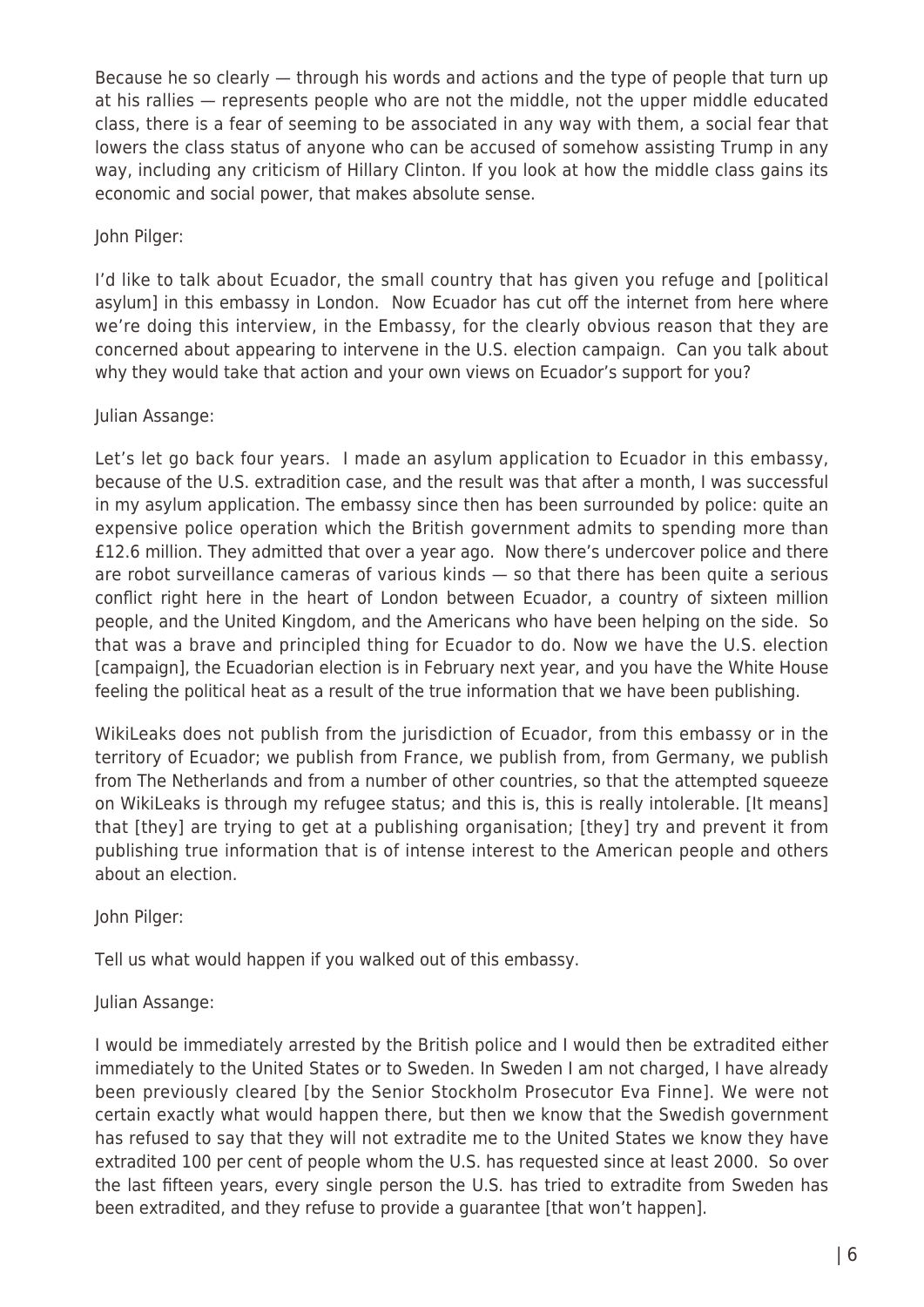John Pilger:

People often ask me how you cope with the isolation in here.

Julian Assange:

Look, one of the best attributes of human beings is that they're adaptable; one of the worst attributes of human beings is they are adaptable. They adapt and start to tolerate abuses, they adapt to being involved themselves in abuses, they adapt to adversity and they continue on. So in my situation, frankly, I'm a bit institutionalised — this [the embassy] is the world .. it's visually the world [for me].

John Pilger:

It's the world without sunlight, for one thing, isn't it?

Julian Assange:

It's the world without sunlight, but I haven't seen sunlight in so long, I don't remember it.

John Pilger:

Yes.

Julian Assange:

So , yes, you adapt. The one real irritant is that my young children — they also adapt. They adapt to being without their father. That's a hard, hard adaption which they didn't ask for.

John Pilger:

Do you worry about them?

Julian Assange:

Yes, I worry about them; I worry about their mother.

John Pilger:

Some people would say, 'Well, why don't you end it and simply walk out the door and allow yourself to be extradited to Sweden?'

Julian Assange:

The U.N. [the United Nations Working Group on Arbitrary Detention] has looked into this whole situation. They spent eighteen months in formal, adversarial litigation. [So it's] me and the U.N. verses Sweden and the U.K. Who's right? The U.N. made a conclusion that I am being arbitrarily detained illegally, deprived of my freedom and that what has occurred has not occurred within the laws that the United Kingdom and Sweden, and that [those countries] must obey. It is an illegal abuse. It is the United Nations formally asking, 'What's going on here? What is your legal explanation for this? [Assange] says that you should recognise his asylum.' [And here is]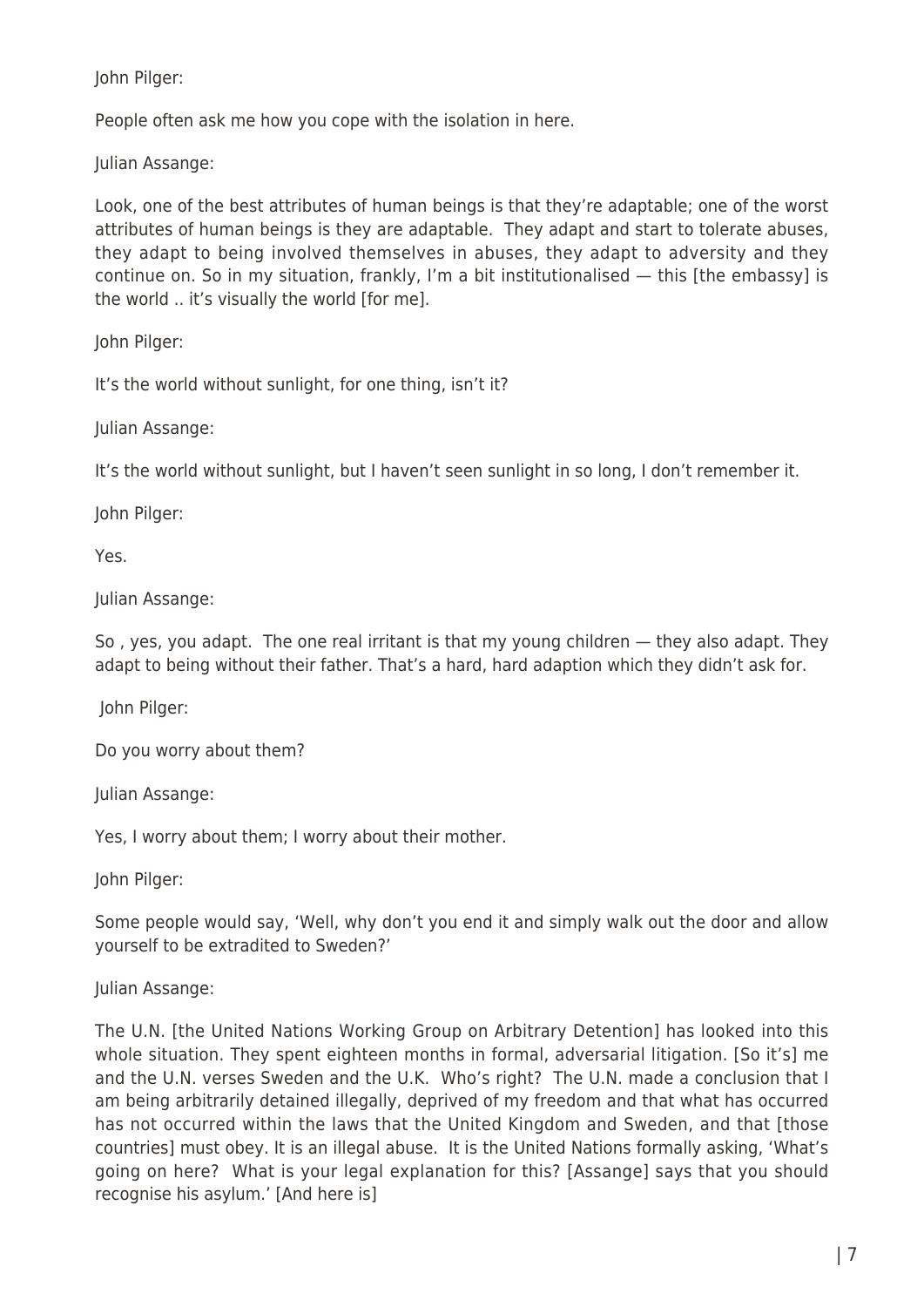Sweden formally writing back to the United Nations to say, 'No, we're not going to [recognise the UN ruling], so leaving open their ability to extradite.

I just find it absolutely amazing that the narrative about this situation is not put out publically in the press, because it doesn't suit the Western establishment narrative — that yes, the West has political prisoners, it's a reality, it's not just me, there's a bunch of other people as well. The West has political prisoners. Of course, no state accepts [that it should call] the people it is imprisoning or detaining for political reasons, political prisoners. They don't call them political prisoners in China, they don't call them political prisoners in Azerbaijan and they don't call them political prisoners in the United States, U.K. or Sweden; it is absolutely intolerable to have that kind of self-perception.

Julian Assange:

Here we have a case, the Swedish case, where I have never been charged with a crime, where I have already been cleared [by the Stockholm prosecutor] and found to be innocent, where the woman herself said that the police made it up, where the United Nations formally said the whole thing is illegal, where the State of Ecuador also investigated and found that I should be given asylum. Those are the facts, but what is the rhetoric?

John Pilger:

Yes, it's different.

Julian Assange:

The rhetoric is pretending, constantly pretending that I have been charged with a crime, and never mentioning that I have been already previously cleared, never mentioning that the woman herself says that the police made it up.

[The rhetoric] is trying to avoid [the truth that ] the U.N. formally found that the whole thing is illegal, never even mentioning that Ecuador made a formal assessment through its formal processes and found that yes, I am subject to persecution by the United States.

To support Julian Assange, go to: <https://justice4assange.com/donate.html>

La source originale de cet article est [John Pilger](http:/www.johnpilger.com) Copyright © [Julian Assange](https://www.mondialisation.ca/author/julian-assange) et [John Pilger](https://www.mondialisation.ca/author/john-pilger), [John Pilger,](http:/www.johnpilger.com) 2016

Articles Par : [Julian Assange](https://www.mondialisation.ca/author/julian-assange) et [John Pilger](https://www.mondialisation.ca/author/john-pilger)

**Avis de non-responsabilité** : Les opinions exprimées dans cet article n'engagent que le ou les auteurs. Le Centre de recherche sur la mondialisation se dégage de toute responsabilité concernant le contenu de cet article et ne sera pas tenu responsable pour des erreurs ou informations incorrectes ou inexactes.

Le Centre de recherche sur la mondialisation (CRM) accorde la permission de reproduire la version intégrale ou des extraits d'articles du site **Mondialisation.ca** sur des sites de médias alternatifs. La source de l'article, l'adresse url ainsi qu'un hyperlien